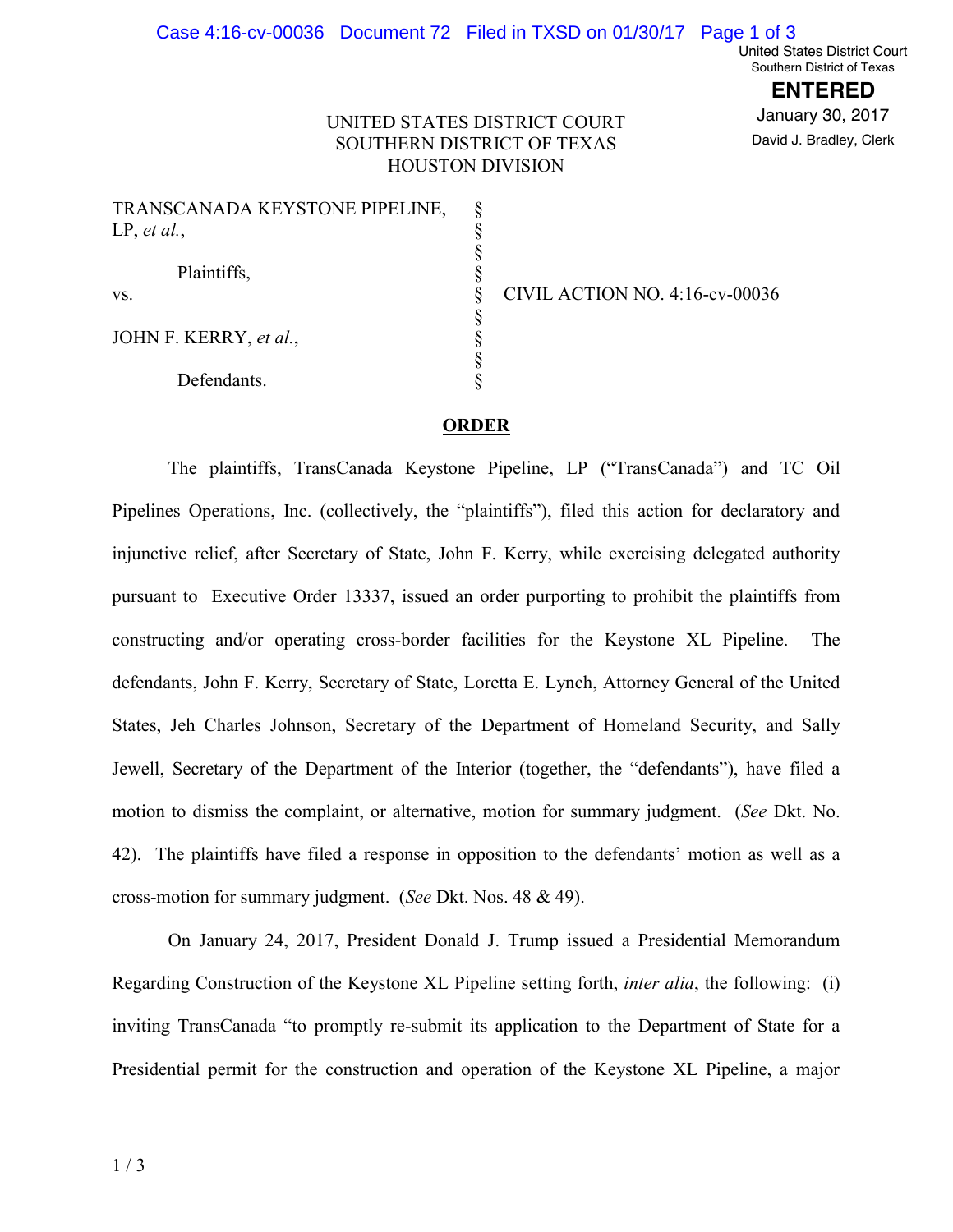## Case 4:16-cv-00036 Document 72 Filed in TXSD on 01/30/17 Page 2 of 3

pipeline for the importation of petroleum from Canada to the United States"; and (ii) directing that the Secretary of State "shall  $\ldots$  receive the application and take all actions necessary and appropriate to facilitate its expeditious review", including "reach[ing] a final permitting determination, including a final decision as to any conditions on issuance of the permit that are necessary or appropriate to serve the national interest, within 60 days of TransCanada's submission of the permit application."

On January 26, 2017, TransCanada resubmitted its application to the Department of State seeking to obtain a permit for the construction and operation of the Keystone XL Pipeline. As such, the 60-day determination period set forth above ends on or about March 27, 2017. The Department of State's decision has the potential to render the matters now before this Court moot.

Therefore, after having considered the parties' motions, responses, replies, the applicable law and having been apprised of the recent Presidential action that has the potential to materially vary the contours of this litigation, this Court, in the interest of justice, fairness, and judicial economy, determines that an abatement of this case is appropriate. Accordingly, the Court hereby ORDERS as follows:

- $(1)$ . The defendants' motion to dismiss is **DENIED**;
- $(2)$ . The plaintiffs' motion for summary judgment is **DENIED**, without prejudice to reurging.
- (3). This case is hereby **ABATED** for 90 days, or until **Monday**, **May 1, 2017**, to afford the plaintiffs an opportunity to obtain a decision from the Department of State regarding their renewed permit application.
- (4). Upon the expiration of 90 days, the Court will reinstate this case and, thereafter, seek to adjudge the remaining issues, if any.